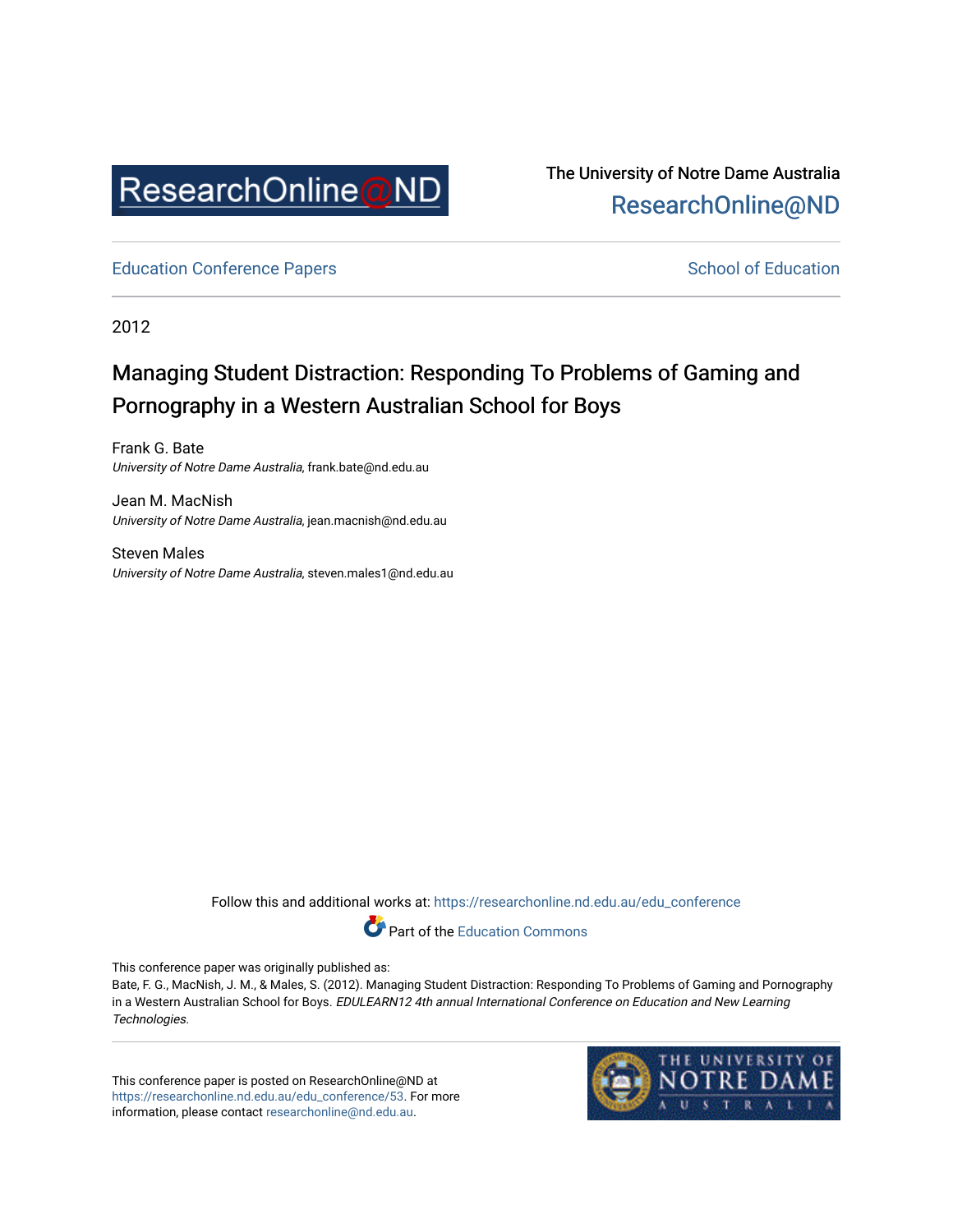# **MANAGING STUDENT DISTRACTION: RESPONDING TO PROBLEMS OF GAMING AND PORNOGRAPHY IN A WESTERN AUSTRALIAN SCHOOL FOR BOYS**

# **Frank Bate<sup>1</sup> , Jean Macnish<sup>1</sup> , Steven Males<sup>1</sup>**

<sup>1</sup>The University of Notre Dame (Fremantle, Australia) frank.bate@nd.edu.au, jean.macnish@nd.edu.au, steven.males1@my.nd.edu.au

## **Abstract**

This paper provides some initial findings from a current longitudinal study that examines the implementation of a 1:1 laptop program in a school for boys in Perth, Western Australia. One issue that has emerged from the study is the problem of managing student distraction. The school in this study has taken a proactive approach to managing student conduct on its own network. Two student monitoring initiatives were implemented during the course of the research. The first: parental control software sought to integrate the parental control features of the laptops with the school network. The second initiative: e-safe is a web tracking service that records suspicious searches and URLs that students visit. When used in tandem, these tools were shown to have a marked impact on the conduct of students in using their laptops. This paper describes these initiatives including their effect on the broader school community, and suggests some ways in which student distraction can be best managed in future practice.

Keywords: 1:1 mobile learning, monitoring, distraction, Internet, gaming, pornography

# **1 INTRODUCTION**

With a worldwide push to integrate Information and Communications Technologies (ICT) into all levels of education and the provision of greater access to the Internet for students, schools are obliged to provide a safe network for their users. Network safety and the policing of inappropriate behaviour on school and student-owned ICT have systemic, school, teacher and parental dimensions, and the management of student distraction is a topic of great contention, particularly in negotiating boundaries and responsibilities between home and school [1]. However, given that even children from primary schools are now provided with powerful Internet-ready devices in order to research and collaborate with others, negotiating boundaries and responsibilities is both timely and crucial [2].

There is a growing trend towards students' use of the Internet to gain greater meaning from what they learn in the classroom [3]. Effective teaching and learning includes establishing routines and procedures for classroom management [4] whether this be in teacher- and/or student-centred settings. In an ICT-rich environment, management of student behaviour is amplified by the potential for student distraction. Schools are now challenged to provide a safe and secure network, and constantly monitor how this network is used. Whilst there is an abundance of information and products available to help parents provide a safe ICT environment at home [5] ; [6] systems, districts and schools tend to have more eclectic approaches to student safety and security. Further, as discerned by Anastasiades & Vitalaki [7] and DeFranco [8] there are few evaluative studies focusing on teachers' involvement of Internet safety and acceptable ICT use both in or outside of the classroom. Clear guidelines, policies and consequences are important in ensuring that the expectations of school leaders, teachers, students and parents are consistent. However, there is a reported dissonance as Prensky [9] identifies between how Generation Z students perceive ICT and the more traditional conceptions held by school leaders, teachers and parents. Hsu [10] suggests that there is an urgent need to support a generation of school leaders, parents and teachers caught in the digital divide and trying to learn on the run.

The primary aim of this paper is to discuss how the seductive nature of ICT, particularly as manifest in gaming and pornography, is managed in a school for boys in Western Australia. It is proposed that schools establish genuine partnerships with their communities, agree upon what constitutes acceptable ICT use, and put in place systems to ensure that all members of the school community comply with the standards that are agreed upon. Schools thus need to negotiate an acceptable balance between providing students with an autonomous learning environment built upon principles of trust and mutual respect and fulfilling duty of care obligations that are expected by parents.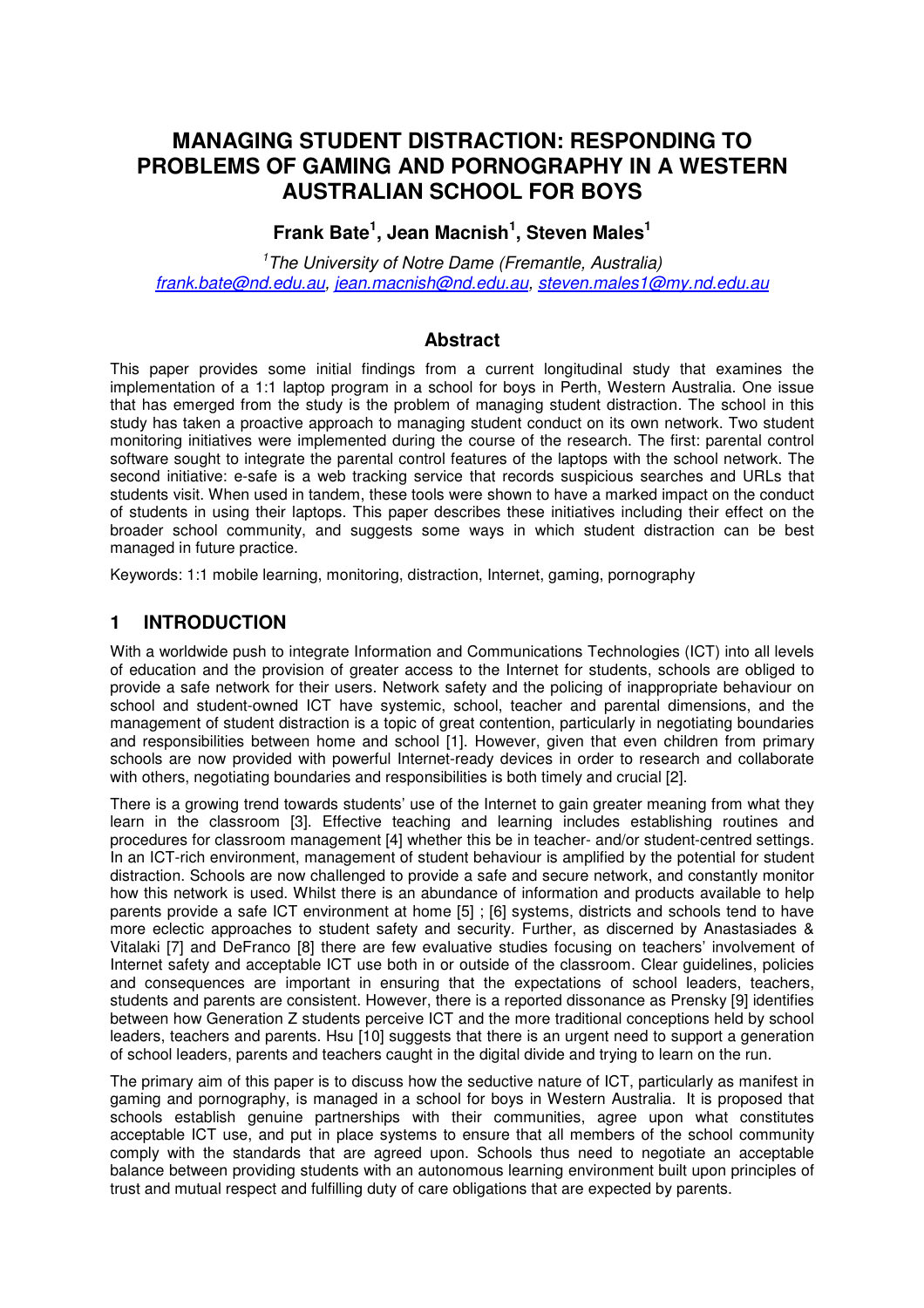# **2 BACKGROUND**

This study tracks the implementation of a 1:1 laptop program at a school for boys ("the School") in Perth, Western Australia. The School began a program of gradual deployment of student-owned laptops in 2010, and will ultimately see all students in the School owning a laptop or mobile device by 2013. Two cohorts are the subject of this investigation which spans three years (2010-2012). These cohorts are a Year Five (junior school) group that progresses through to Year Seven over a three-year period, and a Year Seven (middle school) group which progresses through to Year Nine over the same period. For the purposes of this paper, the Year Five group is referred to as Cohort A and the Year Seven group is referred to as Cohort B. The School itself is a Catholic boy's school that offers an education from years four to twelve. There are currently 106 teaching staff employed at the School providing education to a student population of 1219. The School is by no means an early adopter in moving to 1:1 student-owned laptops. However, it does recognize the need to better prepare its students for life in an increasingly digital world, and also discerns that there are opportunities to provide a more engaging and relevant teaching and learning environment through the integration of ICT across the curriculum. The deployment of student-owned laptops has been successful when gauged against a number of indicators, particularly student engagement and parent satisfaction. These findings will be the subject of a future paper. The purpose of this paper, however, is to discuss the School's approach to the management of student distraction, which has been an ongoing issue since the initiative was first rolled out in 2010.

Acceptable use of ICT in this paper is defined as the use of ICT for the educational purposes set out by the School. The study has revealed that inappropriate ICT use in the School usually takes two forms: gaming and access to pornographic material. Gaming during school hours is banned unless teachers state otherwise. Teachers are empowered to use their discretion in determining whether a game has educational value. For example, during mathematics classes students are encouraged, at times, to access online interactions provided at www.subtangent.com. This site has a range of investigations, games and quizzes designed to help students with learnt concepts and deepen their understanding through guided practice and feedback. Pornographic material is defined as obscene images or content designed to excite sexual desire [11]. The School has a zero tolerance policy for staff and students in relation to the accessing of pornographic material both on- and off its network (e.g. via mobile phones).

Results from the research so far indicate the need for clear Internet and ICT use protocols and the availability of specific monitoring both on-and off-campus. Subsequently, two specific initiatives were implemented: the enhancement of parental controls and the provision of e-safe services. A comprehensive consequences framework was also put in place to support these initiatives and ensure that the whole school community complied with the Acceptable Use of ICT Policy, which had been instituted at the inception of the 1:1 laptop deployment.

# **2.1 Parental control software**

The School conducted a thorough investigation of Apple and PC options in a range of school settings prior to the 1:1 implementation, ultimately deciding on the Apple platform. In 2010, all students in Year Five (Cohort A) and Year Seven (Cohort B) were issued with an Apple Macbook with the following specification: 13-Inch White Polycarbonate, 2.4 GHz Intel "Core 2 Duo" processor, 2 GB of SDRAM and a 250GB hard drive. A key factor, which underpinned this decision, was that, contained within the operating system of the device, was a feature called 'Parental Controls'. This parental control software enables each parent to set up a range of monitoring and time bound usage limiters as the administrator of the device. This feature was available at the point of laptop handover to the student. All parents were invited to two dedicated parental control information sessions, which helped parents enable parental controls and utilize them in their own homes. Time limits were the key feature used by parents as it allowed them to dictate when the Macbook could be used each evening. A default setting was set up for hours of operation between 8 a.m. and 8 p.m. Outside of these hours students were unable to log in to their machine without the parent overriding the parental control feature. Whilst parental controls could work well in the home environment with a parent as the administrator, they were essentially redundant in the networked environment of the School. A dedicated technical solution was sought to enable parental controls to work over the School network and this was put in place as an enhancement five months after initial deployment. The School continued its systematic monitoring it used previously, using LAN School, which is another software application enabling teachers and administrators to view all screens and observe what students are doing and attempt to limit applications such as gaming whilst in class and on campus.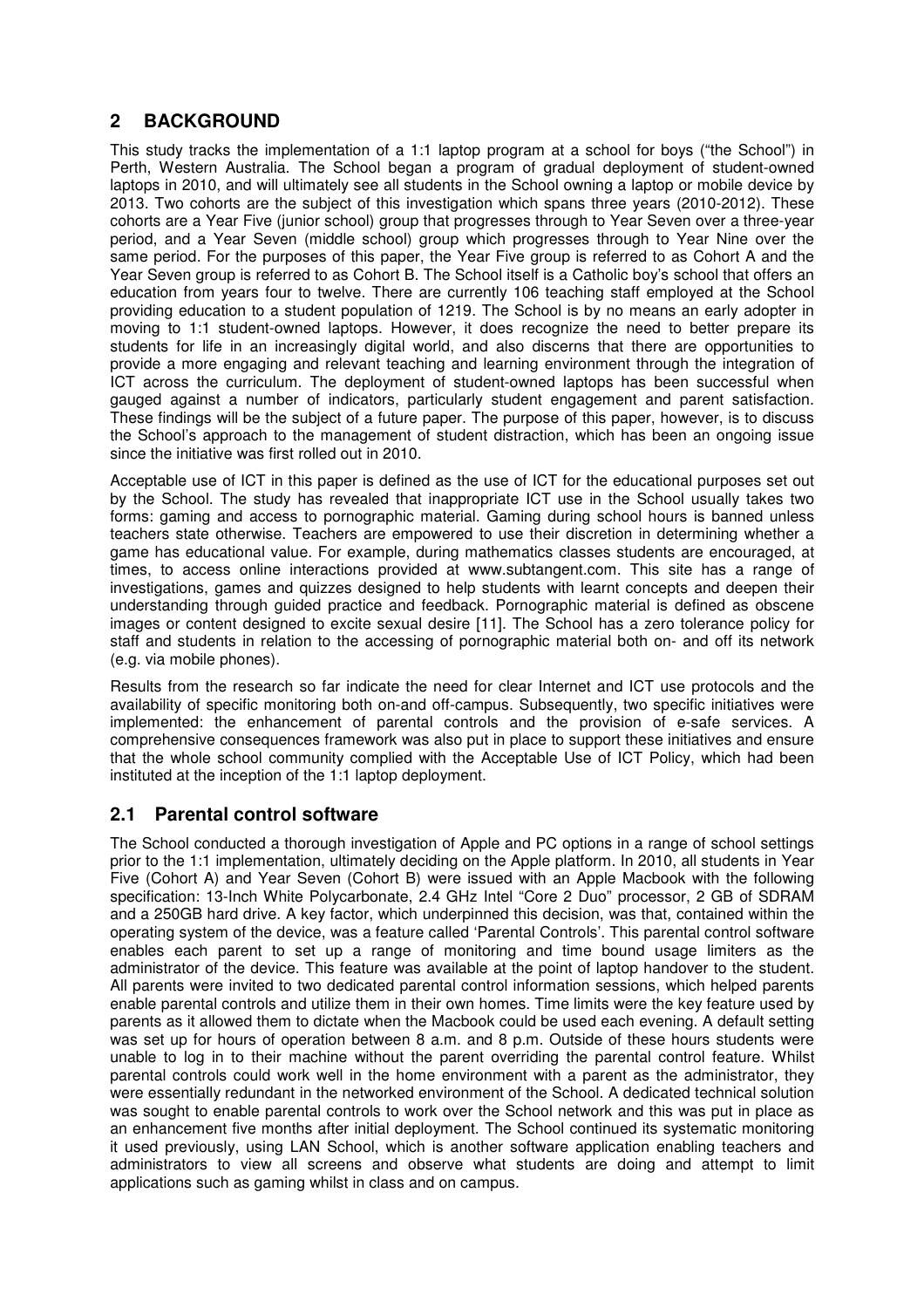## **2.2 e-safe**

In the second year of the 1:1 laptop implementation, a UK-based company called e-safe System Limited was contracted to monitor student use of their laptops whilst on the School network. e-safe offers a key-logging monitoring service that records potentially suspicious images and text typed as search requests and inappropriate web sites accessed [12]. Sites are not blocked, however if accessed, detailed analytics are emailed to the School for evaluation, and where appropriate, action is undertaken. To scope the perceived problem of inappropriate Internet use, a group of users  $(n=20)$ from the middle school was randomly selected and a trial was set in place in the second year of the implementation of the program. The purpose of the trial was to better understand how students used their devices within the School network between the hours of 8.00 a.m. and 5.00 p.m. It was agreed at the outset, that regardless of the findings, no corrective actions be taken in the event that any of the 20 students were found to be accessing inappropriate material. Students in the trial were unaware that they had been selected as it was felt that this would prejudice the integrity of the trial by affording users the opportunity to change their behaviours. The School leadership team accessed legal counsel to seek opinion on the legal ramifications of the trial and determine the rights and responsibilities of the School and its students. It was advised that it was the School's overriding responsibility to safeguard children on its network as the children were under the age of 18 years of age.

The trial revealed unacceptably high levels of access to pornographic content, use of social media, and non-educational games. Post the trial period all students at the School were informed of the implementation of the e-safe monitoring program and also the introduction of a consequences framework if students were found to access inappropriate material via the Internet or use their laptops to play games whilst in class. This approach allowed the School to address these issues in a timely manner.

# **3 METHODOLOGY**

The research is set in a pragmatic paradigm, and uses a mixed methods approach to provide authentic and trustworthy data that might inform the study's research questions. Research questions, along with associated data collection and analytical tools are displayed in Table 1.

#### **Table 1**:

Research questions and associated data collection techniques

| <b>Research question</b>                                                                                                                               | Data collection/analytical tools                                                                                                                                                                         |
|--------------------------------------------------------------------------------------------------------------------------------------------------------|----------------------------------------------------------------------------------------------------------------------------------------------------------------------------------------------------------|
| 1. How do boys utilise their personal laptops?                                                                                                         | Student questionnaire ( $n=192$ ), student interviews ( $n=30$ ), parent<br>questionnaire $(n=192)$ , parent focus groups $(n=24)$ , teacher<br>interviews ( $n=40$ ), key logging analyses ( $n=771$ ). |
| 2. How are teachers engaging laptop<br>technology for educational purposes?                                                                            | Teacher interviews $(n=40)$ , Observations $(n=12)$                                                                                                                                                      |
| 3. What educational impact, if any, do laptops<br>have on student learning outcomes?                                                                   | Teacher interviews ( $n=40$ ), Observations ( $n=12$ ), NAPLAN testing<br>results: 2010 and 2012                                                                                                         |
| 4. What differences can be identified between<br>junior and middle school implementation<br>experiences in regard to research questions<br>1, 2 and 3? | Analysis and synthesis of all data sources using SPSS and Nvivo                                                                                                                                          |
| 5. What implications do these factors have for<br>the future inclusion of 1:1 laptop programs in<br>schools?                                           | Analysis and synthesis of all data sources using SPSS and Nvivo                                                                                                                                          |

The focus of this paper is on research questions 1 and 3, specifically targeting parent and student perceptions of the 1:1 experience. Analysis of data centred on parent questionnaires, parent focus groups, student questionnaires, student interviews and key logging. An adapted set of questionnaires from Newhouse [13] were used to underpin data collection from students, staff and parents. The research has administered three parent questionnaires so far. The first questionnaire was delivered at the inception of the study with a primary function of gathering baseline data. Second and third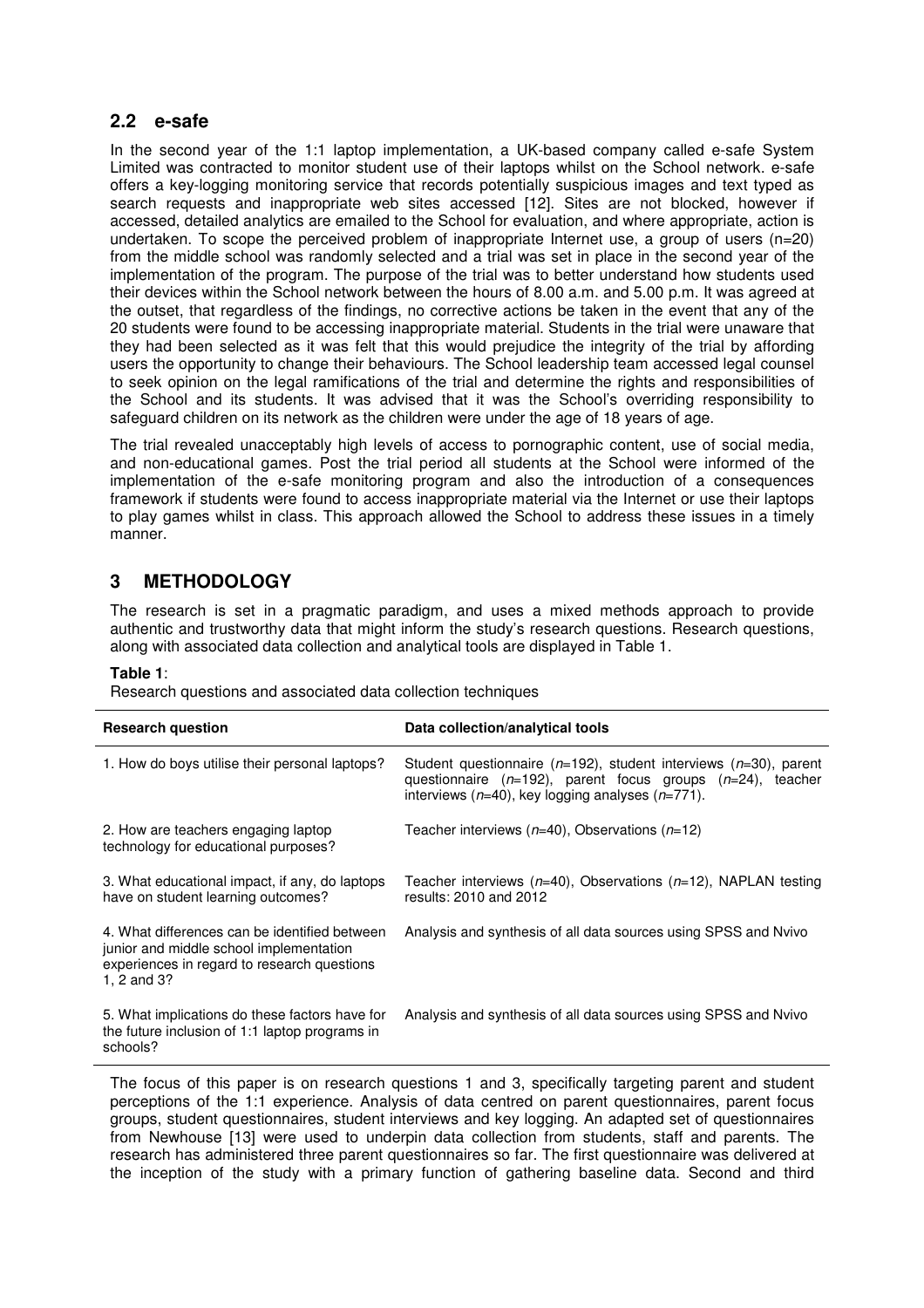questionnaires were administered after one and two years respectively. The function of these questionnaires was to discern any changes in attitudes as the implementation of the 1:1 laptop initiative unfolded. The students from Cohort A ( $n=56$ ) and Cohort B ( $n=136$ ) provides for a total possible pool of 192 parents. Number of responses and response rates for each of the parent questionnaires are provided in Table 2.

#### **Table 2:**

Response rates for parent questionnaires at inception and the first and second years of the study

|        | Inception |          | <b>First Year</b> |                | Second Year |           |
|--------|-----------|----------|-------------------|----------------|-------------|-----------|
|        | Cohort A  | Cohort B | Cohort A          | Cohort B       | Cohort A    | Cohort B  |
| Parent | 62.5%     | 52.9%    | 87.5%             | 77.2%          | 80.3%       | 73.5%     |
|        | $n = 35$  | $(n=72)$ | (n=49)            | <i>n</i> =105) | $(n=45)$    | $(n=100)$ |

To date, three parent focus groups have been conducted. In all, 24 parents have been involved which represents 13% of the sample parent population. The focus groups usually lasted about an hour and followed a semi-structured, conversational style. Focus group sessions were audio-taped and at the conclusion of each session, a transcript was created and provided back to participants for member checking.

Three student questionnaires have been conducted and a fourth is planned at the conclusion of the study in 2012. The questionnaire was designed to gather data on students' behaviours along with their knowledge, skills and attitudes towards the 1:1 laptop program. As discussed, the sample involves tracking 56 Cohort A students and 136 Cohort B students. Number of responses and response rates for each of the student questionnaires are provided in Table 3.

#### **Table 3:**

Response rates for student questionnaires at inception and the first and second years of the study

|         | Inception |                  | <b>First Year</b> |           | Second Year |          |
|---------|-----------|------------------|-------------------|-----------|-------------|----------|
|         | Cohort A  | Cohort B         | Cohort A          | Cohort B  | Cohort A    | Cohort B |
| Student | 100%      | 100%             | 96.4%             | 83.8%     | 92.9%       | 81.6%    |
|         | $(n=56)$  | ( <i>n</i> =136) | (n=54)            | $(n=114)$ | $n = 52$    | (n=111)  |

A smaller sample of 10 students from Cohort A and 20 students from Cohort B were selected for interviews based upon representation from one of three categories pertaining to academic achievement: low, medium and high. To date 60 interviews have been conducted each generally lasting around 30 minutes. The interviews typically followed a semi-structured, conversational format and were audio-taped. At the conclusion of each interview, a transcript was created and provided back to the student for member checking.

Finally, all key-logged monitoring data is collected by e-safe and a forensic monitoring report is emailed to the School on a weekly basis. These reports include: logged events for images and logged events for key words in categories deemed not appropriate. All reported data is based on access to inappropriate content during the hours of operation at the School, which is 8 a.m. to 5 p.m. (Monday to Friday). The name of the student and time of the alleged breach of the School's Acceptable Use Policy is provided to the relevant head of year level to initiate corrective action in accordance with an established consequences framework.

# **4 RESULTS**

## **4.1 Initial deployment**

The roll out of the 1:1 laptop program was an exciting time for students and staff. The School was ardent to manage the initiative professionally, and on deployment provided two introductory sessions to acquaint parents and students with the rationale behind the initiative and to go through some of the parental control features of the Apple MacBook. At this time parents and students also signed an Acceptable Use Policy. Enthusiasm for the initiative ran high amongst staff and students on what could best be described as a "honeymoon period" over the first six weeks of the deployment. In the initial survey conducted at the commencement of the research  $(n=192)$  94.2% of students indicated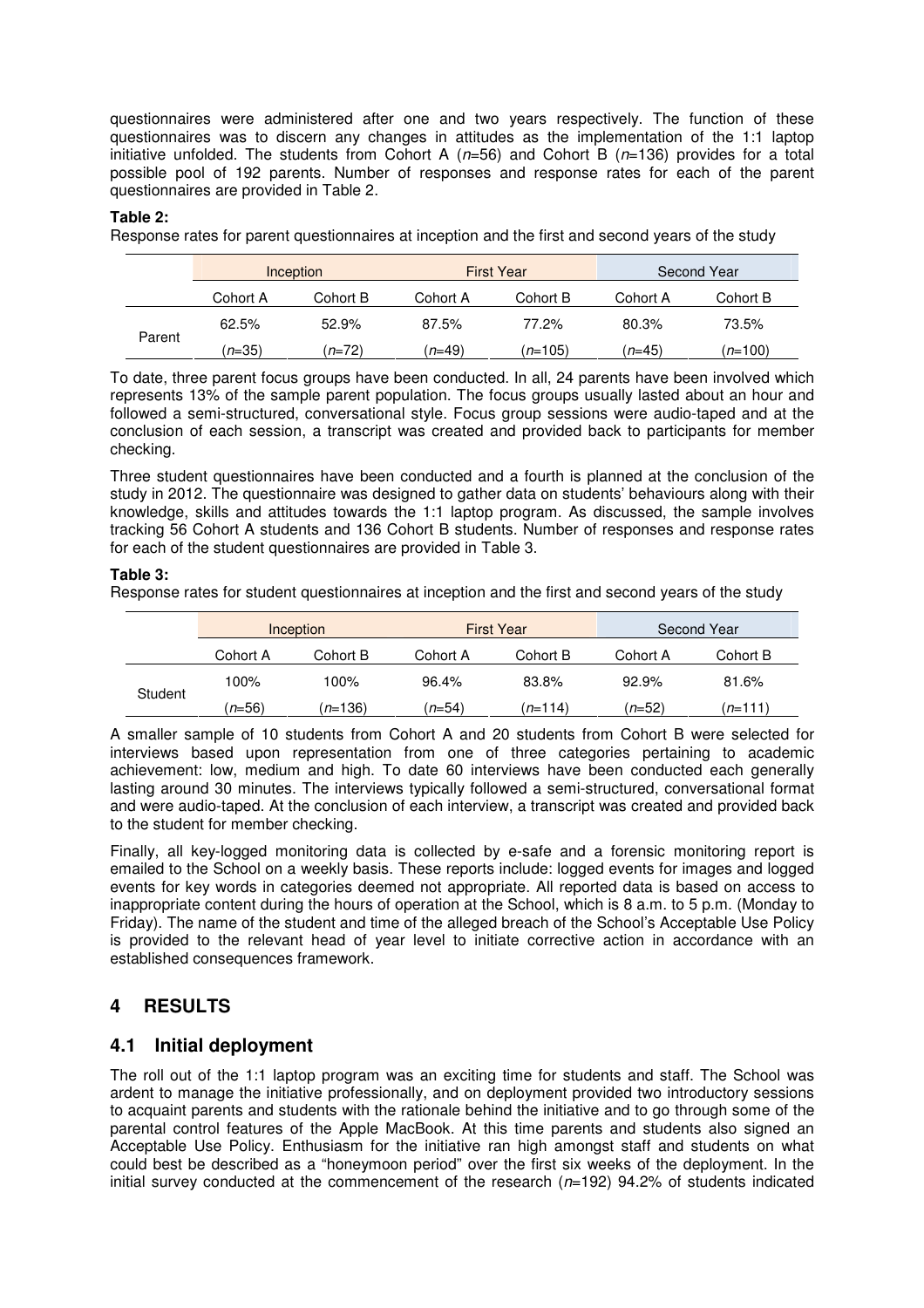that they really enjoyed using their laptop, 73.4% felt that the work they completed on their laptop was important, and 30.7% wanted to know more about using a laptop. Typical comments included:

The Macbook is an awesome laptop and I am thankful for it. (Student Cohort B, First Year)

It is so great having a laptop for learning. (Student Cohort A, First Year)

Teaching staff were also positive about the deployment with 92% wanting more use of computers with their students and 93% believing that computers could be used to improve student learning with their classes. Laptops afforded students the opportunity to engage with a raft of activities that were not normally available in the classroom. However, while some of these opportunities were aligned to learning outcomes, some were simply distracting and, alarmingly, spread very quickly amongst the student population. Soon after deployment it became apparent that students were playing games, accessing pornographic material, listening to music, using Skype and FaceBook for social communication, and blue-toothing information from student to student. Feedback from staff indicate that these practices were commonplace both in and outside of classrooms. Student distraction was also noted in a study conducted by Dowell, Burgess, & Cavanaugh [14], who found that where students accessed a wide range of online resources and applications, at times this can expose them to inappropriate content and off task behaviour. An increase in the amount of time that students were using their laptop inappropriately was a parental concern as data collected only a matter of weeks after deployment shows:

My son tells me that boys play games in class, this is worrying. (Parent Cohort B, Inception)

After using the parental control logs I was shocked to see the porn sites that my son had accessed. (Parent Cohort B, First Year)

Students also acknowledged the potential for distraction at this early stage:

It's really cool, except sometimes people aren't really doing their work. They're like sometimes on games and stuff, but still it's really cool. (Student Cohort B, Inception)

…from the start of the term and the games have increased like better and better and better as it goes on, and another kid that I know has got the newest Call of Duty already and a few other games already they transfer their game from their Xbox or PS3 onto their computer and start giving it to all the other kids at school. (Student Cohort B, Inception)

Teachers try to watch us playing games by using LAN school monitoring, but all we do is turn off our wireless connection and they then can't see our screen. (Student Cohort B, First Year)

The Acceptable Use Policy was clearly being ignored by many, and the parental controls embedded in the Apple hardware did not seem to be having the desired impact. The School relied heavily on the level and quality of teacher supervision, but clearly needed a more energized and rigorous approach to student monitoring to ensure that students were accountable for their actions. As alluded to by the above students, gaming in particular was rampant in many classes. Of note, Call of Duty and Minecraft were the top two listed games that were prominent in all interviews and also mentioned in the annual surveys where each participant was asked to list the online games they played. Data from both Cohort A and Cohort B indicated that 26% of the student sample in 2011 ( $n = 163$ ) regularly played Call of Duty and Minecraft. Covert and secretive bahaviours in relation to gaming suggest that this estimate could be conservative. Wei and Ming [15] argue that online gaming is one of the most likely reasons for compulsive Internet use and propose more research and policy development in this area. In the current study the aim was to educate users, promoting cultural change in the use of ICT within a negotiated ethical framework. It was felt that this approach would empower teachers to optimize the use of ICT for learning whilst at the same time build an environment of trust and transparency.

# **4.2 Impact of student monitoring interventions**

The research informed school decision-making processes and led to the development of a two pronged approach by the School leadership team and the ICT committee, focusing on redefining expectations of correct ICT use. The key elements of this approach were the enhancement of parental controls and the introduction of a key-logging monitoring program (e-safe). A clear framework of consequences was also introduced to support these initiatives. The enhancement of parental controls and the introduction of the key-logging monitoring program have enabled the School to address many of the concerns expressed by students, parents and staff.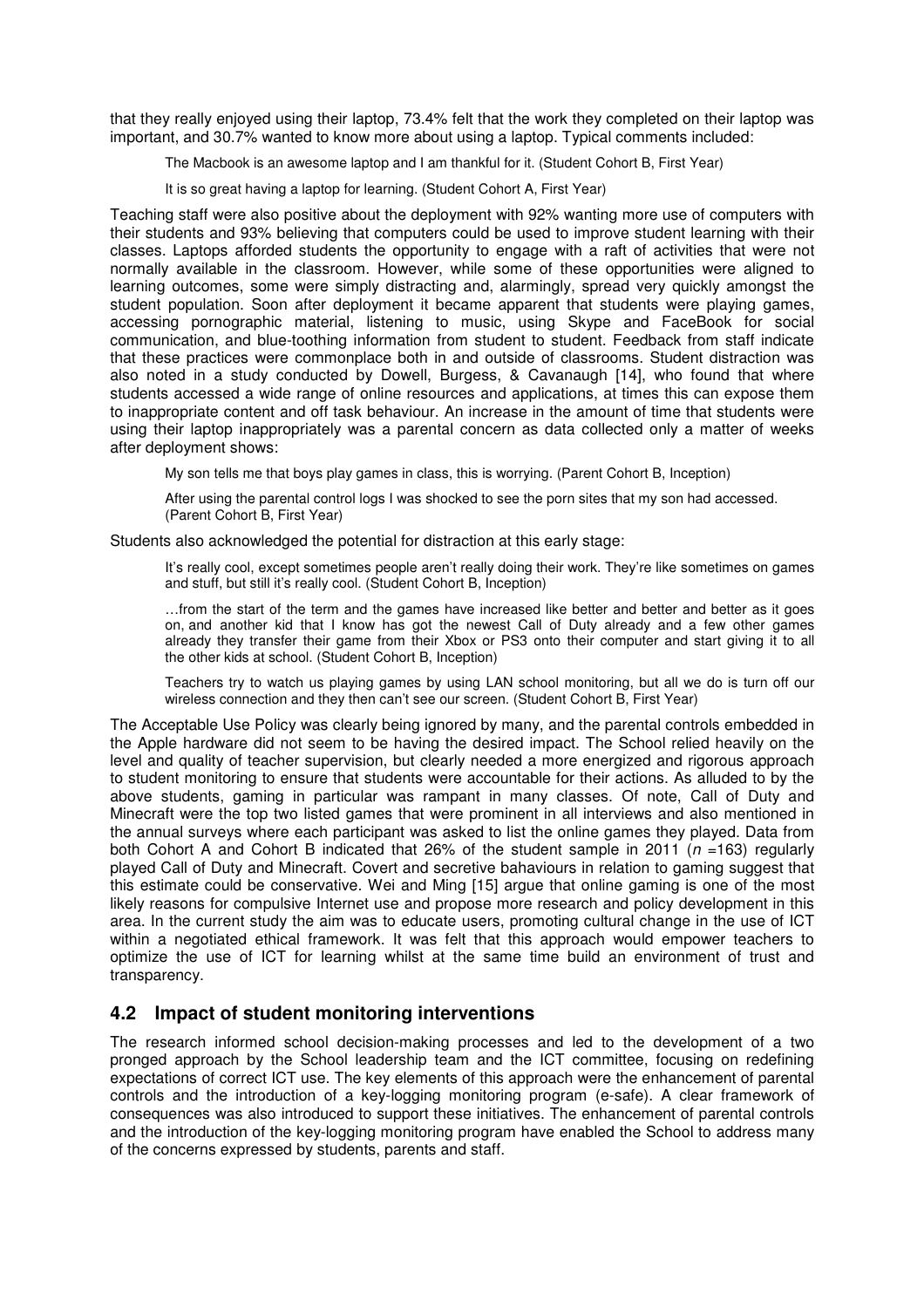### 4.2.1 Parental controls

Students themselves were largely responsible for subverting the parental controls system, many becoming administrators of their own laptops. Parents who had not attended the initial session at handover and/or did not have adequate ICT knowledge and skills to configure parental controls on their son's laptop, probably yielded to their son's apparent expertise. Many students were able to turn off the parental controls and use their laptop without monitoring conditions. After some technical modifications to the School network, enhancement and operability of parental controls in a networked environment were enabled with parents instituted as the sole administrators of the laptop. This now provided parents the opportunity to gain the upper hand, in terms of utilisation of parent controls of their son's laptop if they so desired. Parents' most popular control was the setting of time limits to restrict use during set time.

With previous monitoring systems easily bypassed by students and the lack of detailed data about what was being accessed, this new direction was the catalyst for change in behaviour:

Now that they have brought out parental controls I haven't seen many games or boys wasting time doing random Internet searches in class. (Student Cohort B, First Year)

#### 4.2.2 e-safe

Data from parent, student and teacher questionnaires and interviews suggested that a more scientific and rigorous approach to student monitoring was required and as a result a key-logging monitoring program was introduced in 2010. A group of random users ( $n = 20$ ) were selected as part of a 12 week trial commencing in June 2011 and concluding in August 2011 (the monitoring period). The scale of inappropriate ICT use was immediately apparent with regard to pornographic breaches as shown in Figure 1 where the ratio of incidents to students was very high during the trial monitoring period. After the trial monitoring period, the School immediately introduced the e-safe initiative to students and parents, re-iterated the Acceptable Use Policy and implemented a consequences framework. e-safe thus went school wide, monitoring student activities on a daily basis. Data collected during this 'Active Period' ( $n = 771$ ) of six months shows a significant decrease in the ratio of incidents to students each month.



**Figure 1**: e-safe summary of incidents from trial to active period (number of reported incidents per student).

The e-safe initiative has been responsible for a significant decrease in the access of inappropriate material (particularly pornographic) in a very short period of time. Key logging has provided the School a tool to combat off task behaviour and minimize the possible risk of visiting sites that have no relevance to the educational outcomes at hand, or are age inappropriate.

In tandem with the implementation of the e-safe initiative, the School re-energised its Acceptable Use Policy through articulating an explicit consequences framework. Students across the School became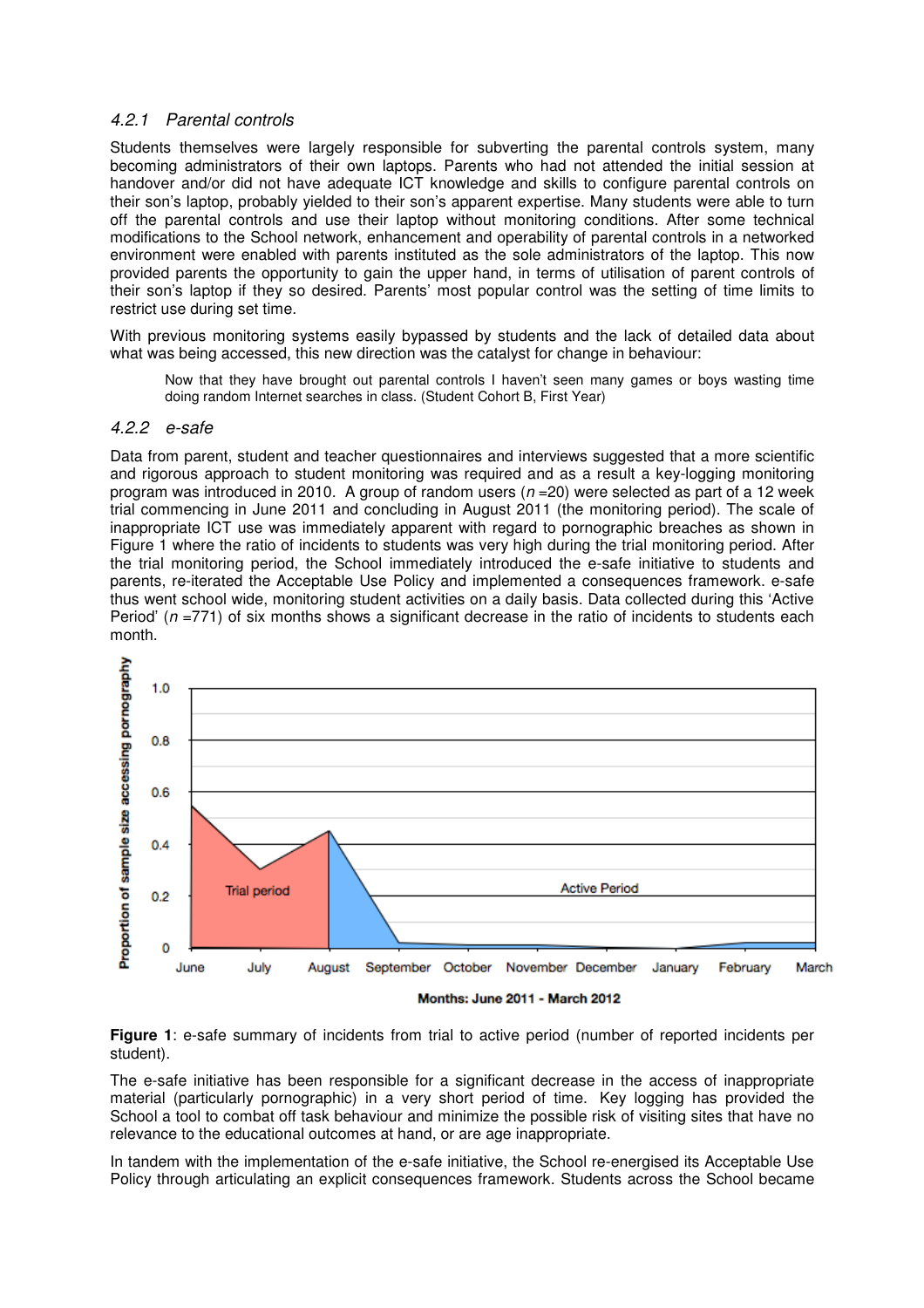quickly cognisant of the fact that inappropriate behaviours were monitored in a manner that was rigorous and vastly different from the past:

Since keystroke monitoring has been used, boys are much more aware of doing the right thing. (Student Cohort A, Second Year)

Without taking an inflexible policing approach or being precipitous in nature; a method not favourable with boys, it became apparent that communicating clear expectations of ICT use, defining the boundaries and explaining the monitoring steps were the key components for the promotion of appropriate ICT use for students. The School took on a pastoral care approach that enabled students to explain themselves first, rather than being sanctioned immediately. Conversations also took place between the student, teacher and parent to ascertain the circumstance, and determine a course of action. It should be noted that discretionary powers are applied in situations of extreme circumstances. Figure 2 shows the four-step process in cases where a breach of the Acceptable Use Policy was committed on the School network.



**Figure 2:** Student consequences framework for breaches of the Acceptable Use Policy.

These initiatives – enhancement of parental controls and the e-safe monitoring system – along with the articulation of the consequences framework have been an effective way of ensuring a renewed level of compliance with the School's Acceptable Use Policy. Hunley, et al., [16] suggest that continued research into the area of monitoring computer use in schools, with a particular focus on gender, is required. The current research will continue to monitor the online behaviours of boys in support of this agenda.

# **5 DISCUSSION**

For the school at the centre of this research, presenting students with a personal laptop was a little like giving a set of car keys to a restless adolescent, eager to experience the thrill of the open road. Like a driving instructor explaining the road rules before handing over the keys, the School earnestly put in place policies, procedures and support mechanisms to help students on their journey. It also constructed a transparent policing system, and from time to time instituted a "blitz" to ensure that rules were observed. To a certain extent the controlled 8.00 a.m. to 5.00 p.m. environment within the School network works. Contraventions of the School's Acceptable Use Policy are under control and there is a sense of optimism about the pedagogical possibilities of laptops. However, the risk of wasteful, offtask and even subversive uses of digital devices is ever-present both on campus and in students' homes. Students in the digital world can readily use multiple devices (e.g. mobile phones, iPads and home computers) configuring these devices to run on a variety of networks (e.g. devices linked to mobile phones that act as Hot Spots). Further, students can download or share videos, images and software via Bluetooth networks or memory sticks before entering the unregulated offline environment to consume content or play games. Any "carrot and stick" approach clearly requires a more sophisticated educative dimension. However, whereas in the past, teachers and parents were able to role model appropriate behaviours and actions, in the digital world many parents and teachers feel alienated by a lack of expertise. So what can be done? This paper acknowledges the management of student distraction as a critical success factor in the implementation of 1:1 devices in the classroom, and does not attempt to offer flippant "silver bullet" solutions. Instead three themes are identified which may serve to illuminate future research and practice.

## **Theme 1: Holistic model**

This research highlights the need for a holistic model to the management of student distraction, which includes at least five aspects:

- Documented ICT policies and procedures.
- Robust ICT built around student safety.
- Ongoing monitoring of how 1:1 devices are used by students.
- Ongoing evaluation of how educational programs are designed to take advantages of 1:1 devices.
- A visionary educative ICT agenda involving the whole school community.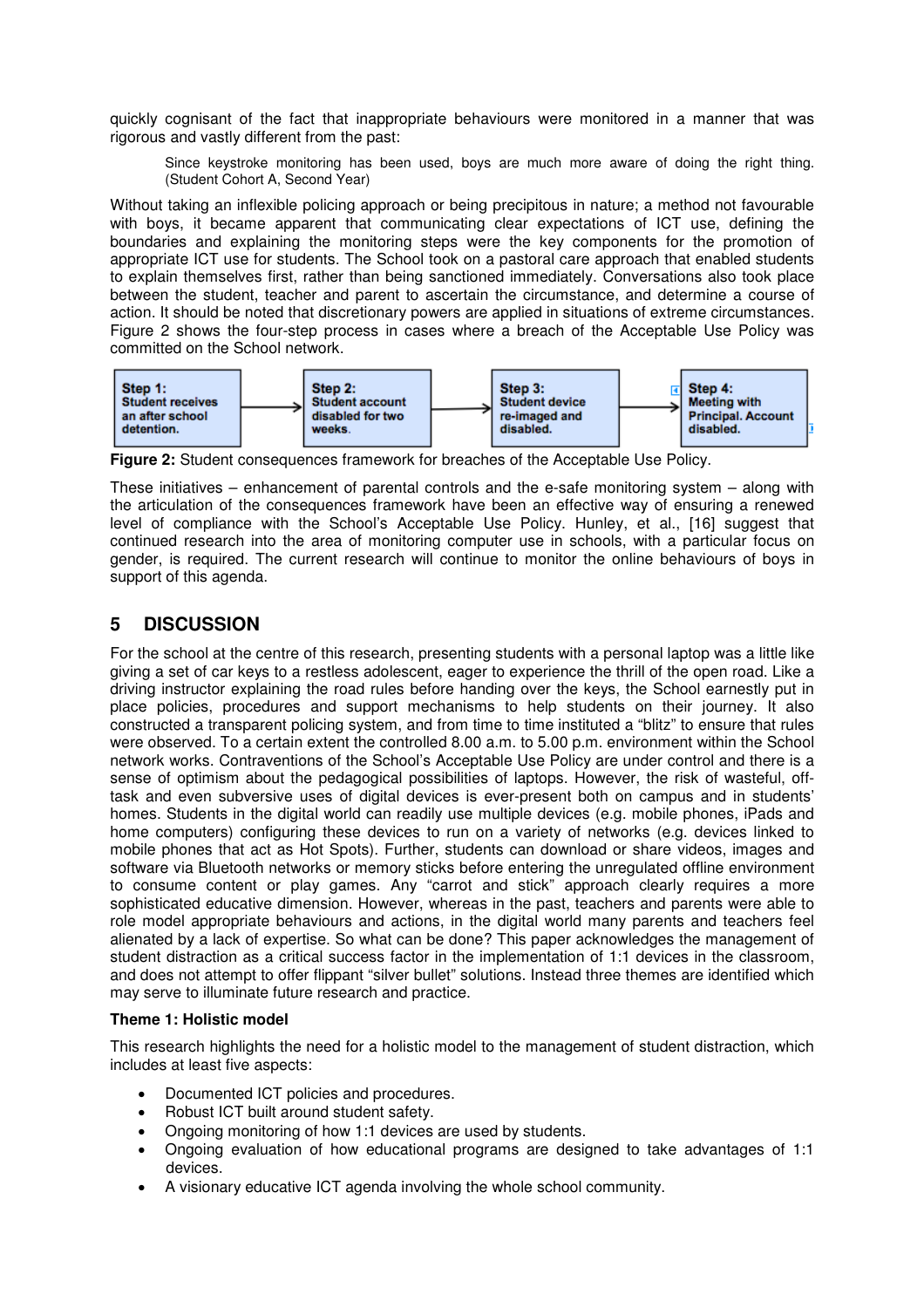Data from students, staff and parents collected in the first two years of the study suggests that policies and procedures are well documented and well understood. The selection of Apple laptops which included the parental controls feature, coupled with the work done at the School to ensure that these controls are not compromised within a networked environment, indicates a strong and effective ICT environment. Further, the e-safe monitoring program, implemented after the first year of the study has had a remarkable impact on reducing inappropriate behaviours on the School network, particularly in relation to pornographic material. The first three aspects of the model, therefore, are in place and subject to ongoing quality improvement.

Evaluation of how ICT are being used by teachers in the classroom is one aspect of the model that could be improved. If students are engaged with interesting and well-designed activities using ICT, then the tendency for distraction will be lessened [17]. The appointment of an ICT specialist at the School to help teachers envision opportunities to integrate ICT will no doubt have an impact. However, ongoing appraisal of the way in which ICT impacts on teaching and learning has been identified as an important consideration of managing student distraction. Finally, the development of a visionary educative ICT agenda [18] which involves the whole school community, embraces the variety of ICT, acknowledges the ways in which devices interact, and discusses ICT strengths, weaknesses opportunities and threats, would certainly generate a greater sense of ownership amongst all participants in the 1:1 implementation. How this educative agenda is framed and implemented is challenging in the face of the raft of other priorities faced by students, teachers, parents and school administrators. However, the importance of taking the whole community on the 1:1 implementation journey is crucial as was also acknowledged by LaRose, Rifon, and Enbody [19].

#### **Theme 2: Community approach**

Appropriate use of ICT transcends the management of student distraction in the classroom. It has important social and ethical implications, particularly for young people as they learn how to conduct themselves in society, and build relationships with their peers and family. The whole school community should be interested in the way in which values are explicitly and implicitly mediated through the Internet, particularly via pornographic and gaming content. These values will ultimately shape our future society, therefore, it is important that the whole school community embarks upon an educative journey that will inform and help to build a shared vision of what constitutes acceptable use of ICT and how this can be brought about. The current research has found that young male students are curious about pornography and gaming and as such will regularly push the boundaries of what is acceptable in school settings. It is proposed that involving teachers, parents and students in the dialogue will lead to more ownership, and ultimately, success.

Regular seminars and forums, involving parents, students and teachers could be implemented to help to demystify ICT and possibly re-harmonise households. Topics such as what constitutes an educational game, setting up and monitoring home networks, legal and ethical responsibilities associated with downloading material and sharing files, could all be of use to the school community. This approach requires energy and resources, but if responsible use of ICT is key to the success of 1:1 learning environments, then whole of community strategies are worth considering.

#### **Theme 3: Active involvement**

One of the recurrent themes to emerge from the current research is a sense of alienation that some parents feel as a result of the 1:1 laptop implementation. The study has found that when the screen comes up it sometimes forms a barrier between student and parent; eye contact is lost as the student becomes more engrossed in digital content; communication suffers and often parents are simply excluded from the student's learning if any is happening at all. One way to address alienation is to become involved. Parents who find themselves in this position usually require some ICT knowledge and an injection of confidence to adopt a more assertive posture. Making the curriculum readily available online and meeting with parents to ensure that they understand it has proven to be useful in the School. Setting up the home ICT environment to involve screen sharing can also help to make students' work more transparent.

There is strong evidence to suggest a relationship between parent involvement in a child's education and academic performance [20]. Therefore, schools should aim to optimise parent interest and not allow ICT to become an unnecessary barrier.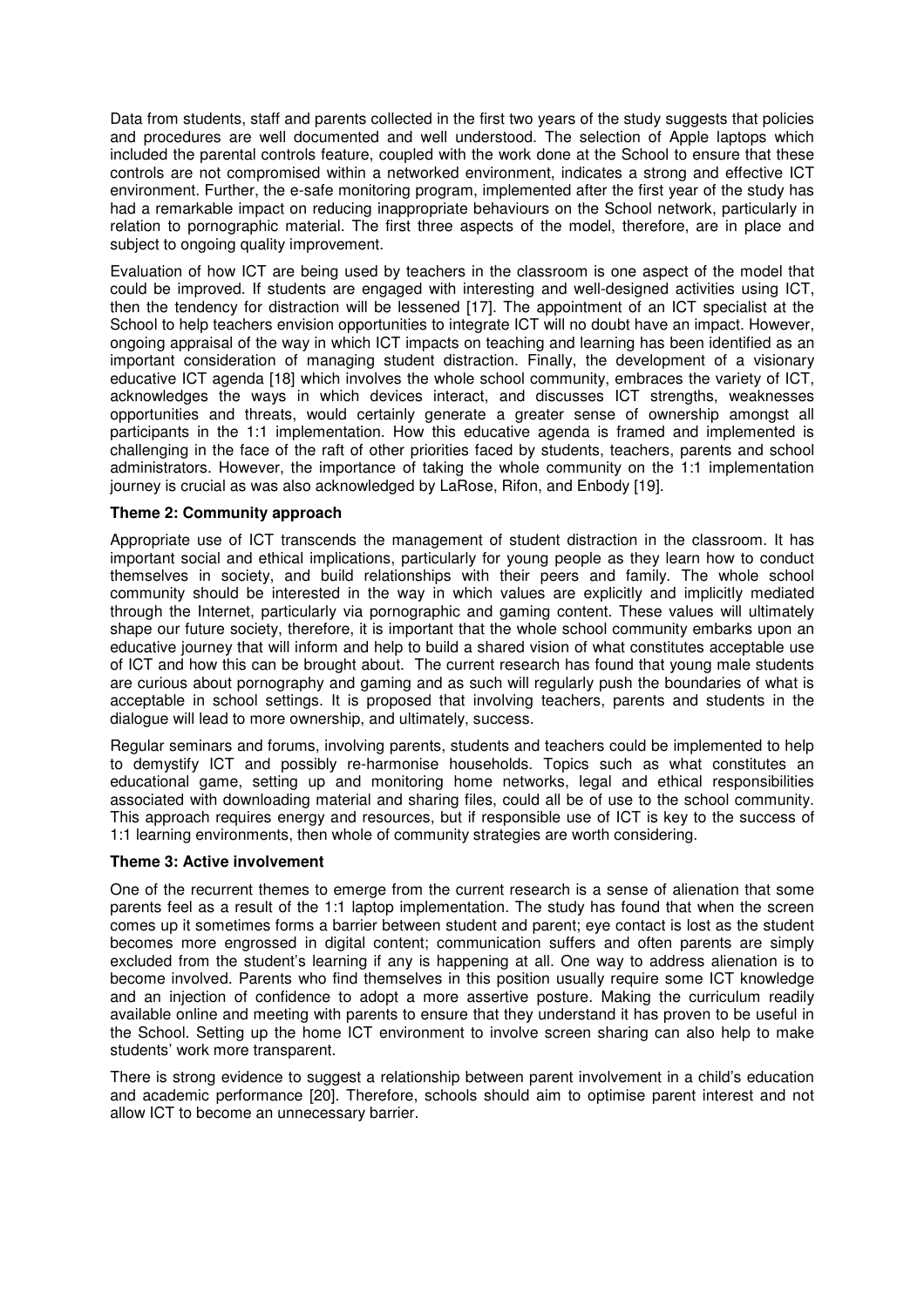# **6 LIMITATIONS OF THE STUDY**

The limitations of the current study are acknowledged. Firstly, the use of a one school case study method is limiting in terms of generalisability. Secondly, the single-sex disposition of the School has some advantages in drawing inferences, but also restricts application of findings. Finally, the study is at a relatively early phase of implementation and data collection is incomplete. Therefore, initial findings should be treated with some caution. As with many interpretive studies, the research has perhaps raised more questions than it has answered. Further research to establish and document boundaries between parents and schools in relation to duty of care in the digital world may be of use. From a pedagogical point of view, the desirability of using gaming and social networking tools in the curriculum as a way of reducing distraction is also contentious [21]. Finally, empirical studies focusing on teacher and parent involvement in Internet safety and acceptable ICT use both in and outside of the classroom would be highly valued as also discerned by Anastasiades and Vitalaki [7] and DeFranco [8].

# **7 CONCLUSIONS**

This paper has tracked the implementation of a 1:1 laptop program in a school for boys in Perth, Western Australia, examining one facet of the implementation in detail: managing student distraction. It was found that clear and transparent policies and procedures, robust ICT and ongoing monitoring of student use of laptops are crucial components of an overall approach to managing distraction. However, it also found that these strategies are not enough. Ongoing evaluation of how educational programs are taking advantage of 1:1 devices, and a visionary educative ICT agenda encompassing the whole school community are required. A key aspect of this educative ICT agenda should target parents who may feel alienated from their child's learning as a result of the 1:1 laptop implementation. Specific strategies are required to encourage these parents to re-engage with their child's learning through ICT. Providing the whole school community with the opportunity to grow in this area is essential for a positive long term impact of the 1:1 laptop initiative.

# **REFERENCES**

- [1] Erdogan, M., Kursun, E., Tan Sisman, G., Saltan, F., Gok, A., & Yildiz, I. (2010). A qualitative study on classroom management and classroom discipline problems, reasons, and solutions: A case of information technologies class. Educational Sciences: Theory & Practice, 10(2), 881- 891.
- [2] Selwyn, N. (2010). Primary schools and ICT what can we teach the pupils? *Education Journal*, (122), 24-25.
- [3] Katyal, K. (2010). Educating teachers in Hong Kong for leadership in the age of the internet: A re-conceptualisation. Asia-Pacific Journal of Teacher Education, 38(4), 273-284.
- [4] Hart, R. (2010). Classroom behaviour management: Educational psychologists' views on effective practice. Emotional & Behavioural Difficulties, 15(4), 353-371.
- [5] Cyberbullying-Research-Centre. (2010). How to talk with your child about cyberbullying. Brown University Child & Adolescent Behavior Letter, 26(5), 1-2.
- [6] Liau, A., Khoo, A., & Ang, P. (2008). Parental awareness and monitoring of adolescent internet use. Current Psychology, 27(4), 217-233.
- [7] Anastasiades, P. S., & Vitalaki, E. (2011). Promoting internet safety in Greek primary schools: The teacher's role. Journal of Educational Technology & Society, 14(2), 71-80.
- [8] DeFranco, J. F. (2011). Teaching Internet security, safety in our classrooms. Techniques: Connecting Education & Careers, 86(5), 52-55.
- [9] Prensky, M. (2005). Listen to the natives. Educational Leadership, 63(4), 8-13.
- [10] Hsu, S. (2010). Developing a scale for teacher integration of information and communication technology in grades 1 to 9. Journal of Computer Assisted Learning, 26(3), 175-189.
- [11] Weldon, K. (Ed.) (1998) The Macquarie Concise Dictionary. Sydney: The Macquarie Library.